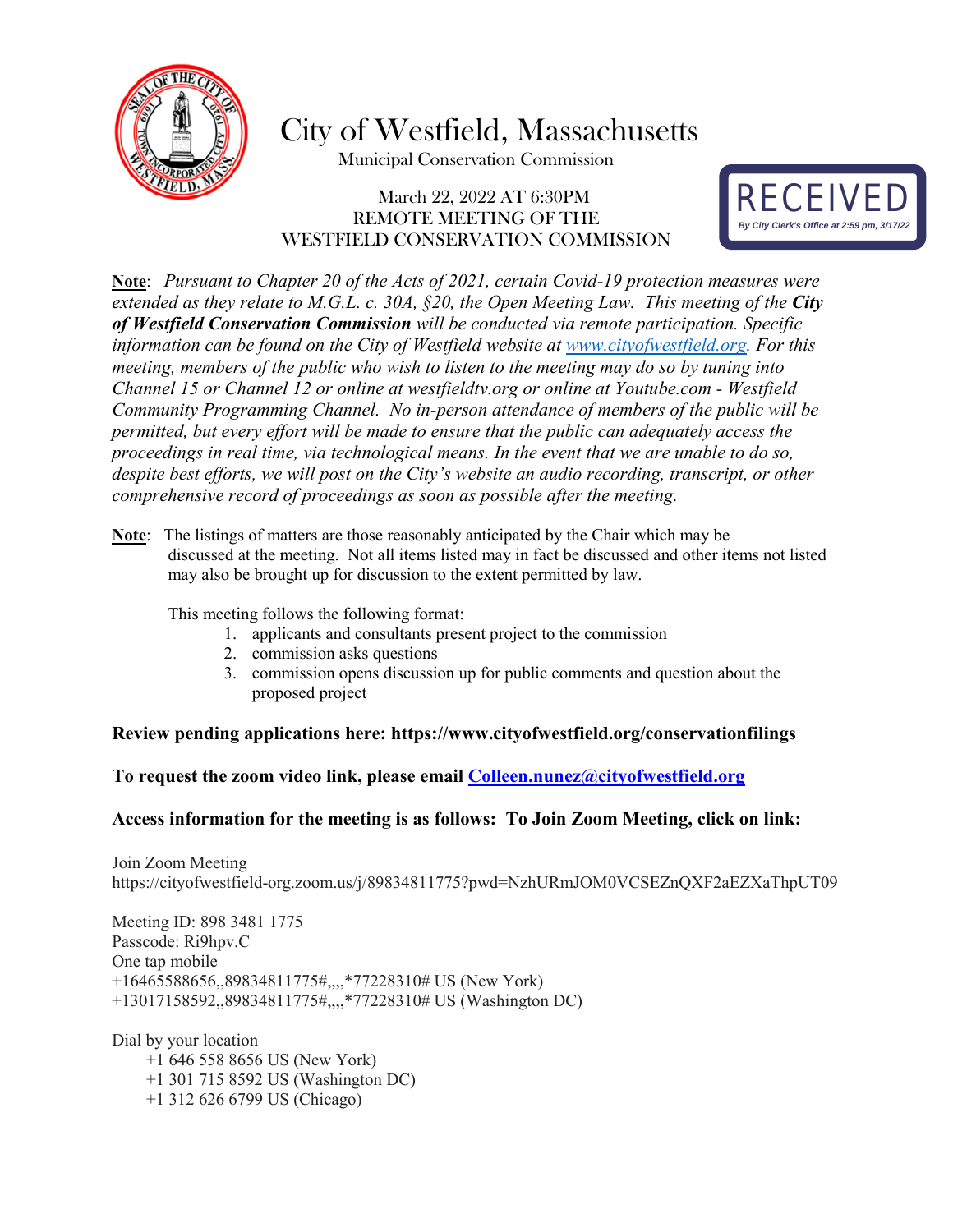+1 669 900 9128 US (San Jose) +1 253 215 8782 US (Tacoma) +1 346 248 7799 US (Houston) Meeting ID: 898 3481 1775 Passcode: 77228310 Find your local number: https://cityofwestfield-org.zoom.us/u/kmxcsCGml

# 1. CALL TO ORDER/ROLE CALL

## 2. OPEN PARTICIPATION

- A. Any members of the public who would like to address the Commission.
- 3. PUBLIC HEARINGS (NOI's)-None at this time.

## 4. PUBLIC MEETINGS (RDA's)

- A. 240 Russellville Road (62R-1)-Oscar Naula-Installation of a new septic system.
- B. 153 Russell Road (41R-10)-Robert Hinckley-Installation of a 32' x 192' pole barn.
- C. 291 East Main Street (28R-12)-Friendly's Restaurants-Repaving existing parking lot and construction of a hardscape patio.
- D. 600 Montgomery Road (60R-10)-Benjamin Ivanchenko-Pump, crush and fill existing septic system and installation of new septic system.
- E. 296 Buck Pond Road (273-1)-Vladimir Telelyuyev-Construction of attached garage.
- F. 163 Union Street (42R-14)-Salt City-Milling and repaving existing pavement.
- G. 1618 East Mountain Road (65R-112)-Removal of bittersweet vines and removal of three tree stumps.

## 5. ENFORCEMENT

A. 0 Bayberry Lane-Sergey Novenko-Removal of trees near an intermittent stream.

## 6. DISCUSSION

- A. North Road-Owner wants to convert the land to residential use.
- 7. OTHER ITEMS